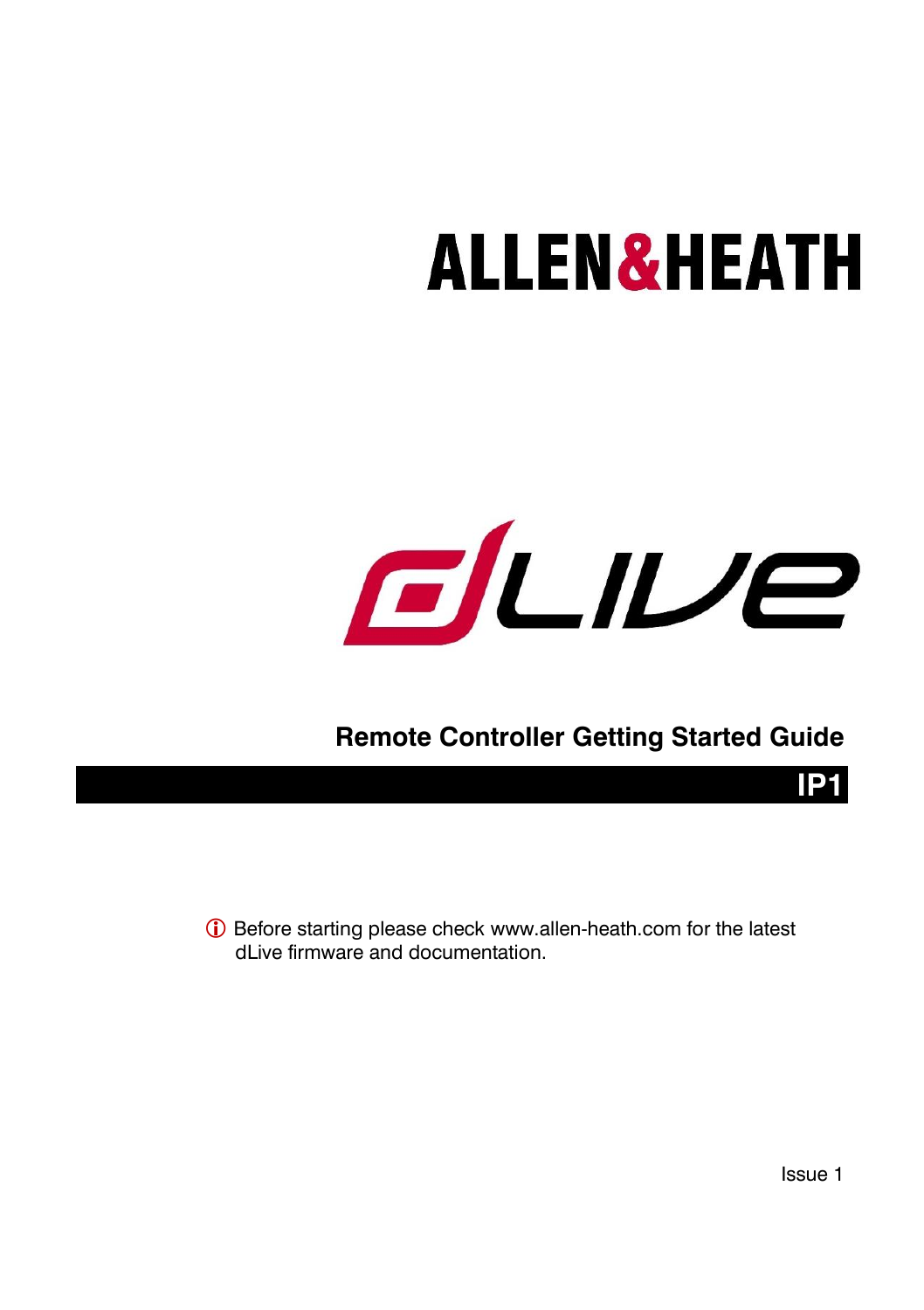### **Limited One Year Manufacturer's Warranty**

Allen & Heath warrants the Allen &Heath -branded hardware product and accessories contained in the original packaging ("**Allen & Heath Product**") against defects in materials and workmanship when used in accordance with Allen & Heath's user manuals, technical specifications and other Allen & Heath product published guidelines for a period of ONE (1) YEAR from the date of original purchase by the end-user purchaser ("**Warranty Period**").

This warranty does not apply to any non-Allen & Heath branded hardware products or any software, even if packaged or sold with Allen & Heath hardware.

Please refer to the licensing agreement accompanying the software for details of your rights with respect to the use of software/firmware ("EULA").

Details of the EULA, warranty policy and other useful information can be found on the Allen & Heath website: [www.allen-heath.com/legal.](http://www.allen-heath.com/legal)

Repair or replacement under the terms of the warranty does not provide right to extension or renewal of the warranty period. Repair or direct replacement of the product under the terms of this warranty may be fulfilled with functionally equivalent service exchange units.

This warranty is not transferable. This warranty will be the purchaser's sole and exclusive remedy and neither Allen & Heath nor its approved service centres shall be liable for any incidental or consequential damages or breach of any express or implied warranty of this product.

### **Conditions Of Warranty**

The equipment has not been subject to misuse either intended or accidental, neglect, or alteration other than as described in the User Guide or Service Manual, or approved by Allen & Heath.

Any necessary adjustment, alteration or repair has been carried out by an authorised Allen & Heath distributor or agent.

The defective unit is to be returned carriage prepaid to the place of purchase, an authorised Allen & Heath distributor or agent with proof of purchase. Please discuss this with the distributor or the agent before shipping. Units returned should be packed in the original carton to avoid transit damage.

DISCLAIMER: Allen & Heath shall not be liable for the loss of any saved/stored data in products that are either repaired or replaced.

Check with your Allen & Heath distributor or agent for any additional warranty information which may apply. If further assistance is required please contact Allen & Heath Ltd.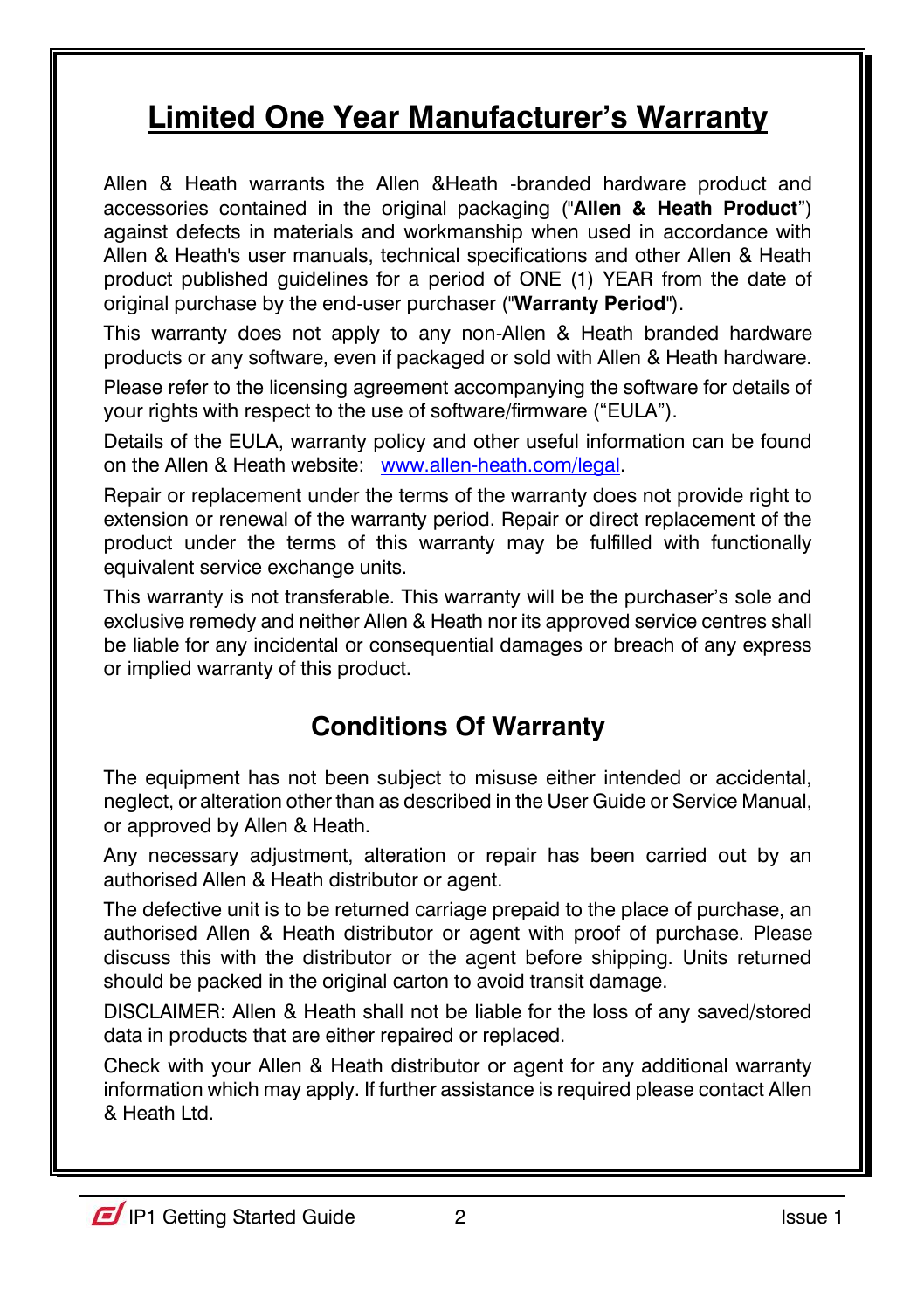### <span id="page-2-0"></span>**IMPORTANT - Read before starting**

### <span id="page-2-1"></span>**Safety instructions**

Before starting, read the **Important Safety Instructions** printed on the sheet supplied with the equipment. For your own safety and that of the operator, technical crew and performers, follow all instructions and heed all warnings printed on the sheet and on the equipment panels.

#### <span id="page-2-2"></span>**System operating firmware**

The function of the IP Remote Controller is determined by the firmware (operating software) that the mixing system runs. Firmware is updated regularly as new features are added and improvements made.

 Check [www.allen-heath.com](http://www.allen-heath.com/) for the latest version of mixer firmware. IP1 requires dLive firmware V1.60 or higher.

#### <span id="page-2-3"></span>**Software licence agreement**

By using this Allen & Heath product and the software within it you agree to be bound by the terms of the relevant **End User Licence Agreement** (EULA), a copy of which can be found at [www.allen-heath.com/legal.](http://www.allen-heath.com/legal) You agree to be bound by the terms of the EULA by installing, copying, or using the software.

#### <span id="page-2-4"></span>**Further information**

Please refer to the **Allen & Heath website** for further information, knowledgebase and technical support. For more information on dLive setup and mixing functions please refer to the dLive Firmware Reference Guide available for download at [www.allen](http://www.allen-heath.com/)[heath.com.](http://www.allen-heath.com/)

Check for the latest version of this Getting Started Guide.

You can also join our Allen & Heath Digital Community to share knowledge and information with other dLive users.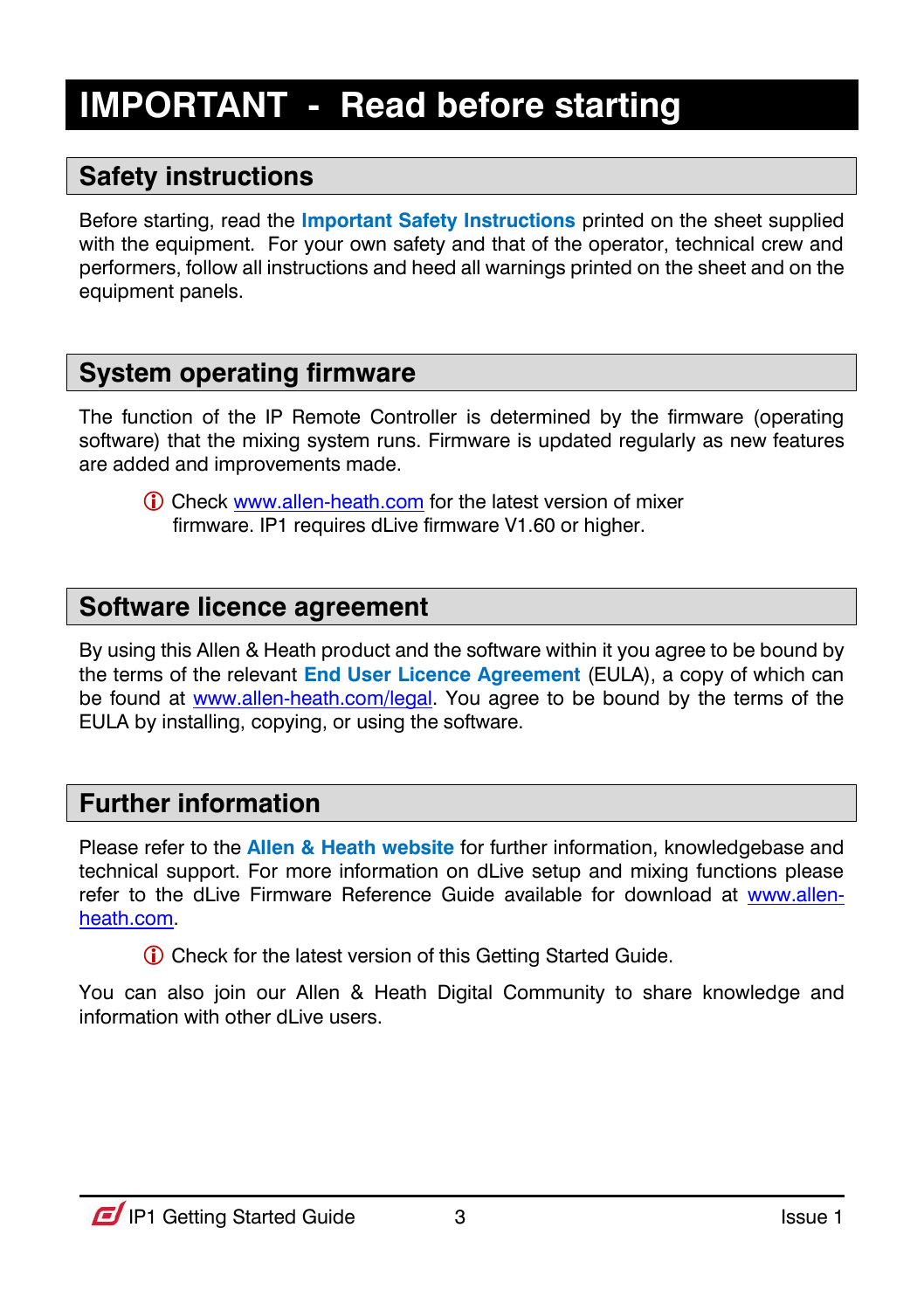#### <span id="page-3-0"></span>**General precautions**

- This product must be installed by a professional installer or qualified engineer.
- Protect the equipment from damage through liquid or dust contamination.
- Clean the equipment with a soft brush and dry lint-free cloth. Do not use chemicals, abrasives or solvents.
- It is recommended that servicing is carried out only by an authorised Allen & Heath agent. Contact details for your local distributor can be found on the Allen & Heath website. Allen & Heath do not accept liability for damage caused by maintenance, repair or modification by unauthorised personnel.

#### <span id="page-3-1"></span>**Register your product**

Register your product online a[t www.allen-heath.com/register.](http://www.allen-heath.com/register)



This product complies with the European Electromagnetic Compatibility directive 2004/108/EC and the European Low Voltage directive 2006/95/EC.

Any changes or modifications to the product not approved by Allen & Heath could void the compliance of the product and therefore the user's authority to operate it.

IP1 Getting Started Guide

Copyright © 2016 Allen & Heath. All rights reserved.

# ALLEN&HEATH

Allen & Heath Limited, Kernick Industrial Estate, Penryn, Cornwall, TR10 9LU, UK

[http://www.allen-heath.com](http://www.allen-heath.com/)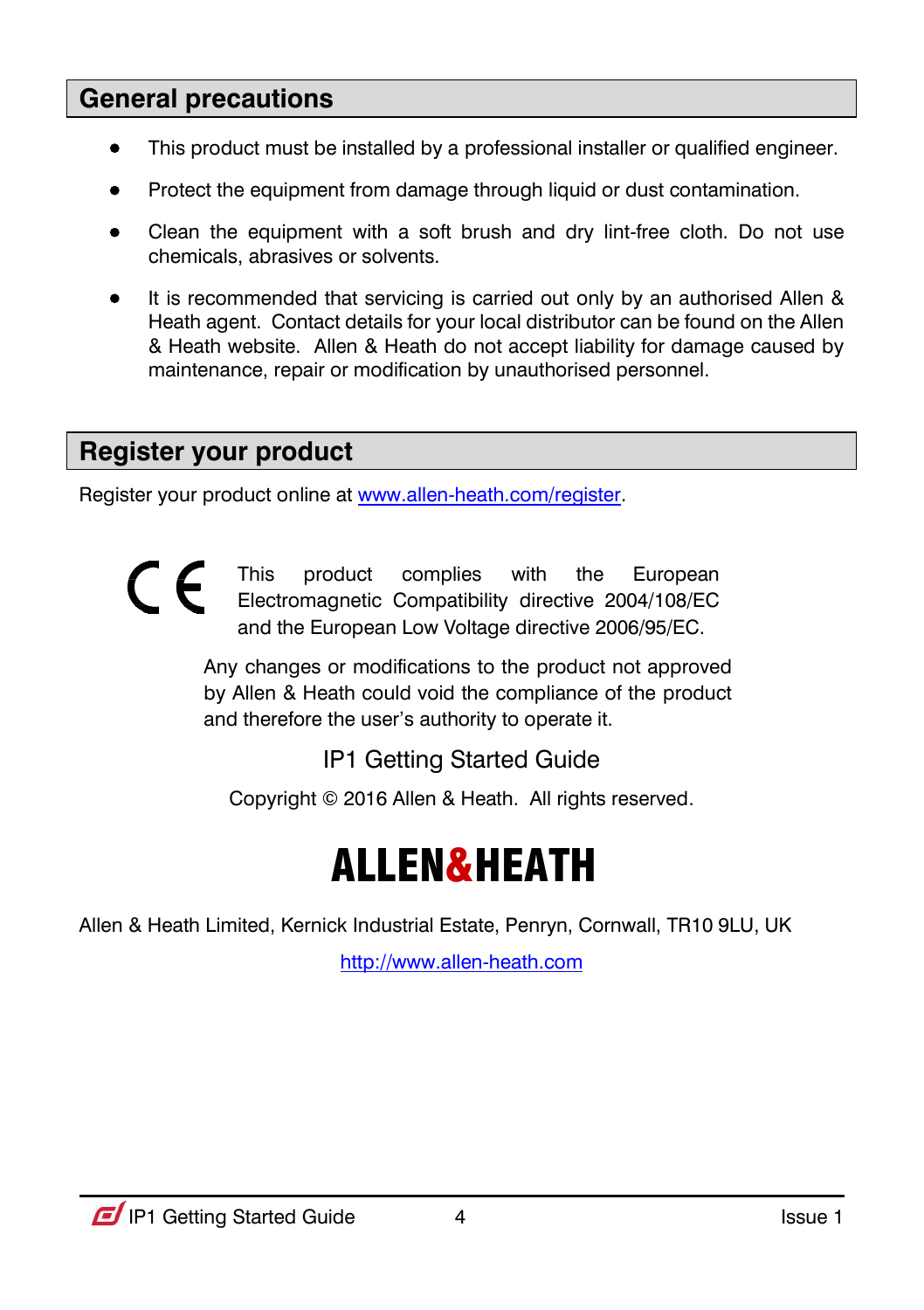## <span id="page-4-0"></span>**Contents**

| $\mathbf{1}$ . |     |  |  |  |  |
|----------------|-----|--|--|--|--|
| 2.             |     |  |  |  |  |
|                | 2.1 |  |  |  |  |
|                | 2.2 |  |  |  |  |
| 3.             |     |  |  |  |  |
| 4.             |     |  |  |  |  |
|                | 4.1 |  |  |  |  |
|                | 4.2 |  |  |  |  |
|                | 4.3 |  |  |  |  |
|                | 4.4 |  |  |  |  |
| 5.             |     |  |  |  |  |
| 6.             |     |  |  |  |  |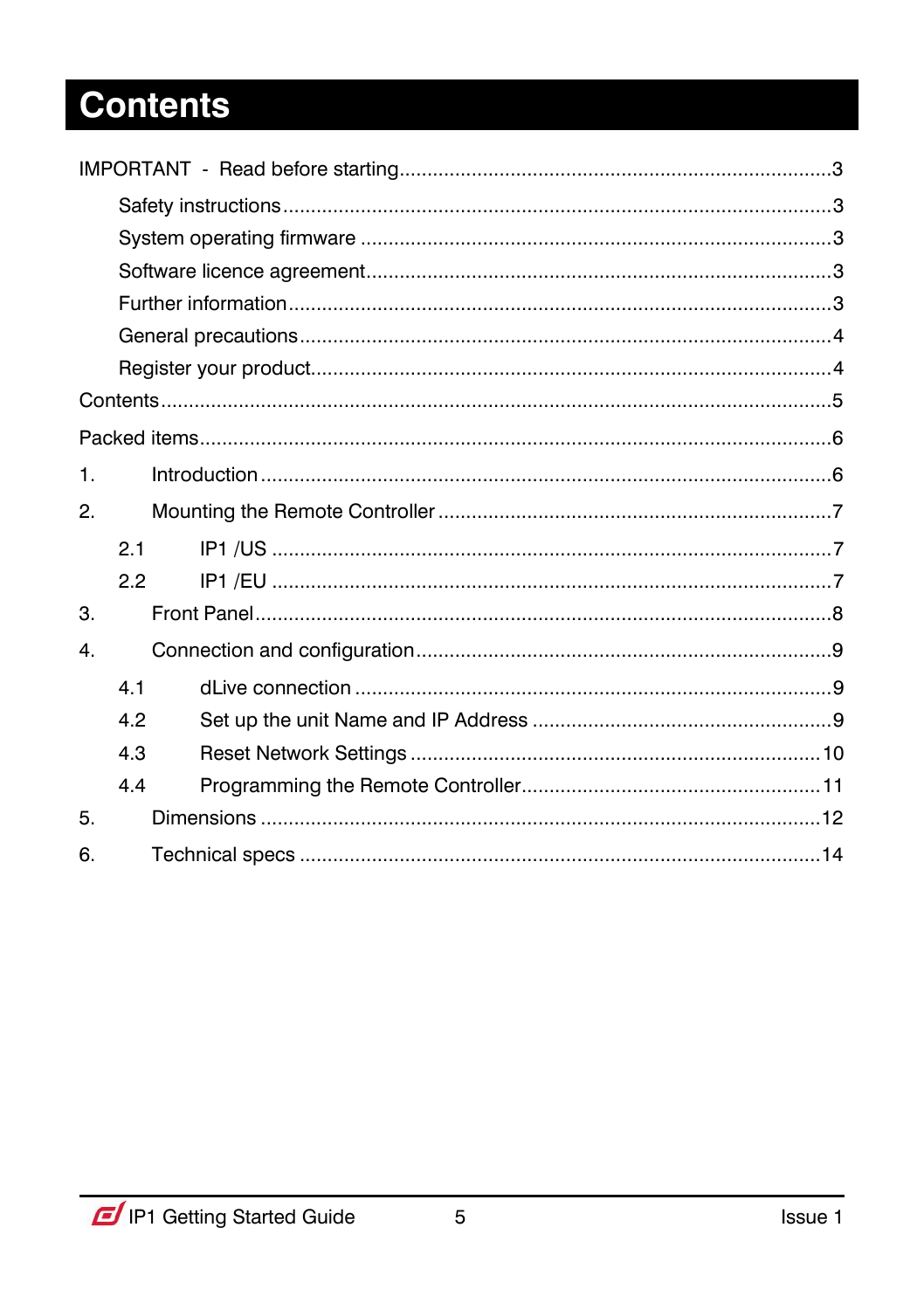### <span id="page-5-0"></span>**Packed items**

Check you have received the following:

- IP1 Remote Controller
- Fitting notes AP11269 (US) / AP11270 (EU)
- Safety Sheet

### <span id="page-5-1"></span>**1. Introduction**

The IP1 is part of the Allen & Heath IP Series of remote controllers. It interfaces with the dLive mixing system via standard TCP/IP Network connections and can therefore be networked with other controllers, computers and third party devices using a standard Ethernet infrastructure. It is powered over Ethernet (PoE).

The IP1 controls and functions are programmed using a dLive Surface or dLive Director software for PC/Mac, and can suit a number of applications including:

- Zone level control
- Source selection, for example for background music
- Scene (preset) selection, for example to recall different room configurations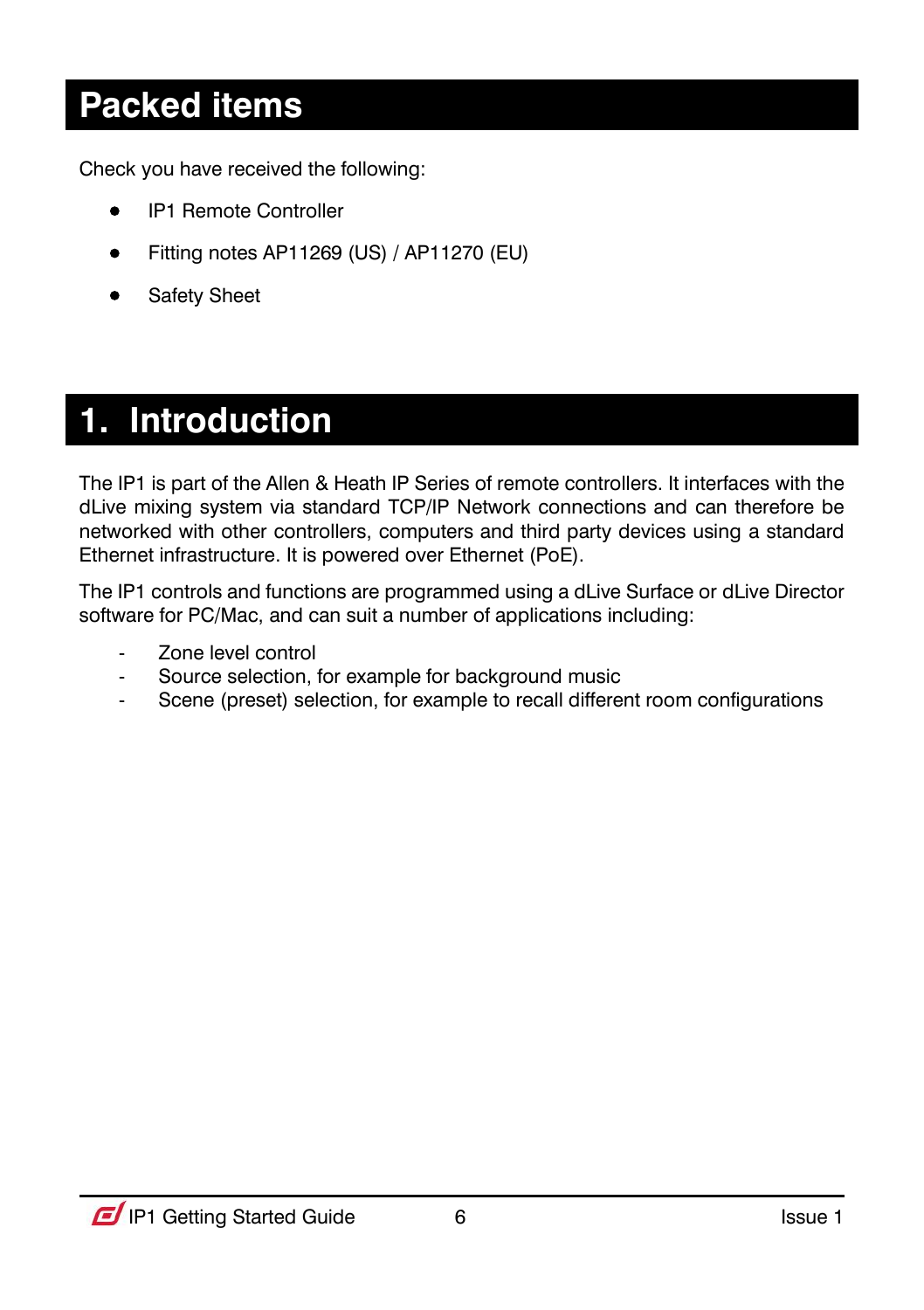### <span id="page-6-0"></span>**2. Mounting the Remote Controller**

### <span id="page-6-1"></span>**2.1 IP1 /US**

This model fits standard US single-gang electrical boxes (NEMA WD-6 standard) with a minimal depth of 25mm. It accepts Leviton Decora and compatible face plates. Refer to the instructions of the face plate and/or wall box for screw specification and mounting.



### <span id="page-6-2"></span>**2.2 IP1 /EU**

This model fits standard UK wall boxes (BS 4662) and European wall boxes (DIN 49073) with a minimal depth of 30mm and Honeywell / MK Elements or compatible plates. Refer to the instructions of the face plate and/or wall box for screw specification and mounting.

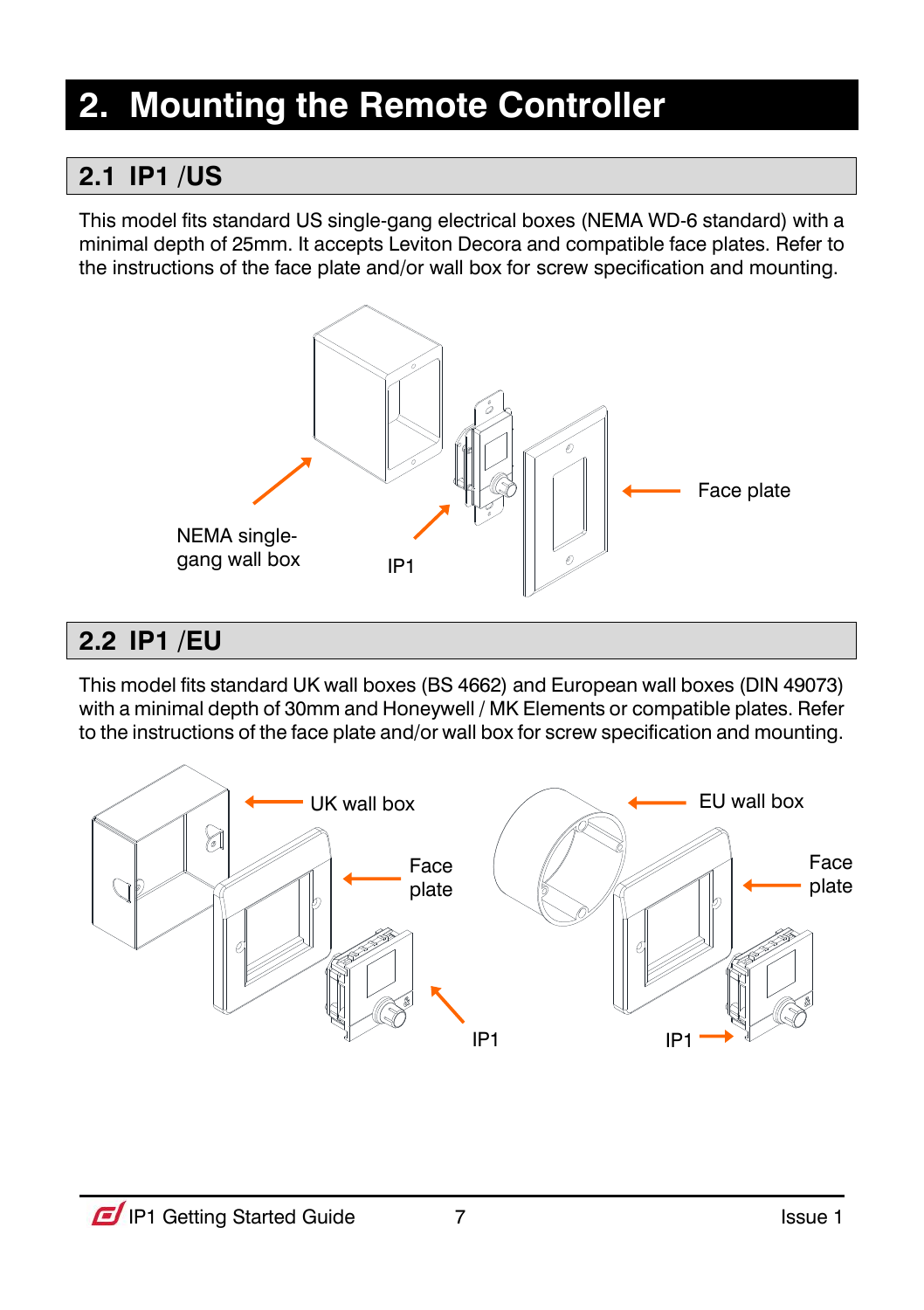### <span id="page-7-0"></span>**3. Front Panel**



 **LCD Display** – Colour display providing information on the selected channel or output mix. It can also display a Source or Scene list when the rotary is pressed if such function is assigned to the IP1. 1



**Rotary Encoder** – Assignable dual function rotary control. Push and turn to control its second function (momentary e.g. Pan) or push to enter Source Select or Scene Select function. 2

Available functions include Input Level, Mix Level, DCA Level, Aux Send Level, FX Send Level, Matrix Send Level, Source Selector (Level+Source), Pan, Scene Select.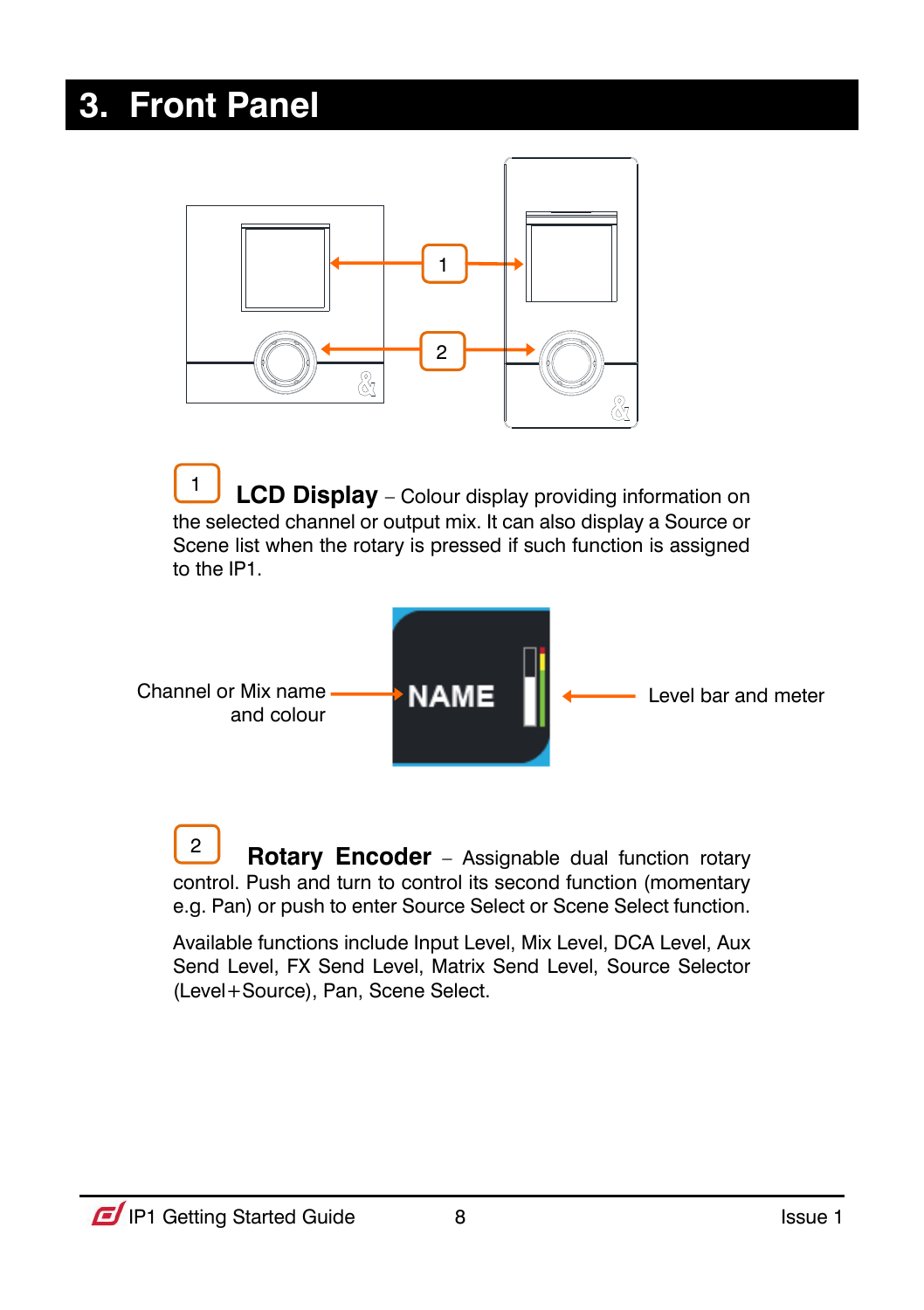### <span id="page-8-0"></span>**4. Connection and configuration**

The IP1 provides a Fast Ethernet, PoE compliant network port for connection to the mixing system.

> The maximum cable length is 100m. Use STP (shielded twisted pair) CAT5 or higher cables.

### <span id="page-8-1"></span>**4.1 dLive connection**

Connect the IP1 and a dLive Network port to the same PoE network switch using a CAT5 cable up to 100m long.



At power up, the unit Name and IP address are displayed on the LCD Display for easy identification of the unit. After a few seconds the IP1 will display level or function if any has been set for the unit.

> If the firmware in a connected IP Remote Controller is not the same version as that in the dLive mixer, then the mixer will automatically update the IP firmware at power up.

 Either of the two PoE standards 802.3af (15.4W at source) or 802.3at (25.5W at source) is suitable. Check that the overall power rating is enough to provide for all IP Remote Controllers you wish to connect (allow 5W per IP1 unit).

### <span id="page-8-2"></span>**4.2 Set up the unit Name and IP Address**

When connecting multiple IP Remote Controllers to the same network, ensure each unit is set to a unique Name and IP Address beforehand. Alternatively you can enable DHCP on the Remote Controllers, provided a DHCP Server is present on the network and the DHCP range is compatible with the IP Address of the mixing system.

The factory default settings are as follows:

| Unit Name          | IP1           |
|--------------------|---------------|
| <b>DHCP</b>        | Off           |
| <b>IP Address</b>  | 192.168.1.74  |
| <b>Subnet Mask</b> | 255.255.255.0 |

**IP1** Getting Started Guide 9 Issue 1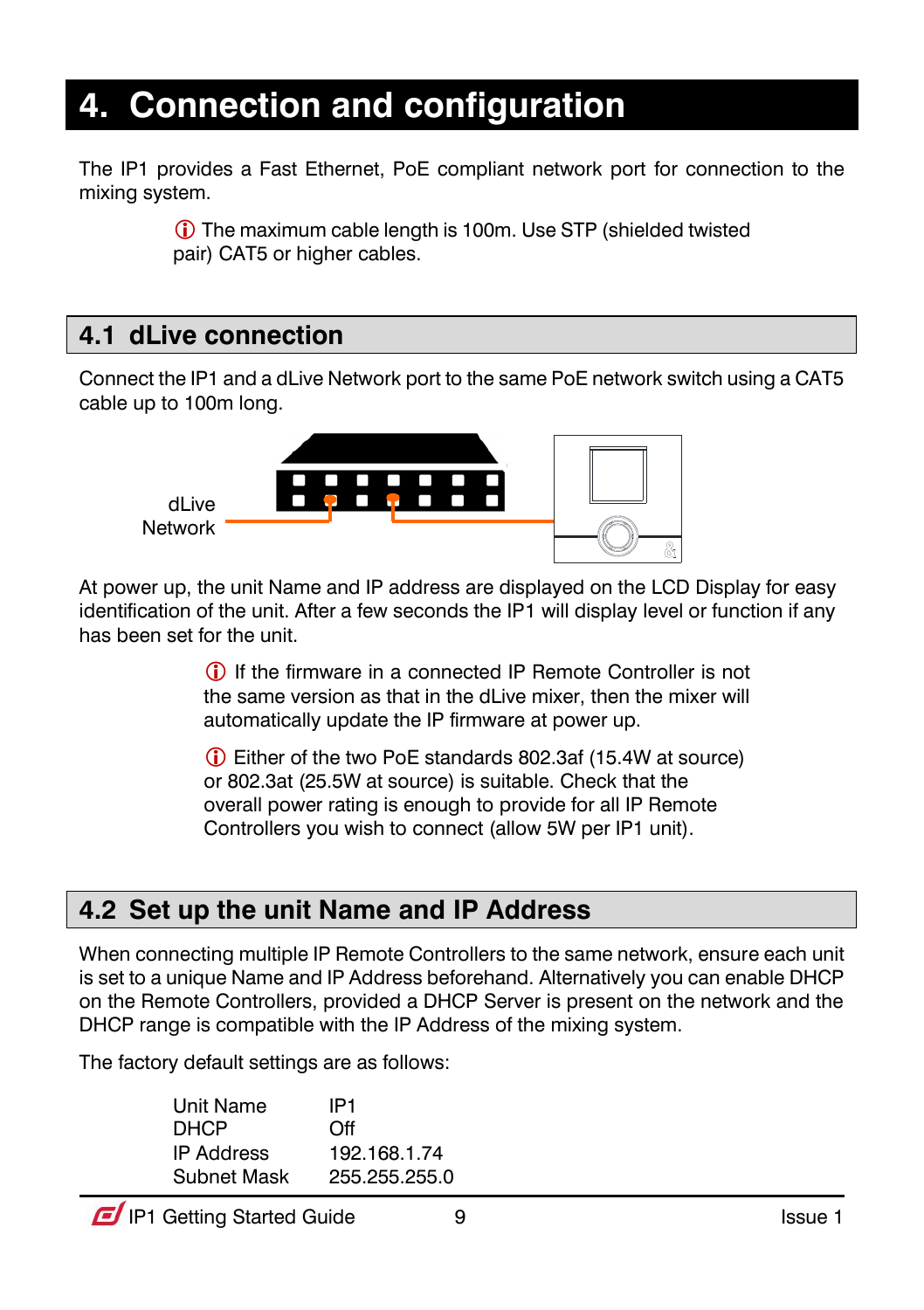Gateway 192.168.1.254

There are two ways of editing these settings:

**Browser access** – Connect the IP1 and a PC or Mac computer to the same PoE network switch. Set your computer to a compatible, static IP Address, for example 192.168.1.100 with Subnet 255.255.255.0. Open a web browser and type the IP1 default IP Address **192.168.1.74** in the URL bar. This will give access to its network settings. Repeat the operation for each IP1 unit in the system.

**dLive software** – Connect the IP1 and a dLive Network port to the same PoE network switch. Use the Surface touchscreen interface or Director software to edit the IP1 network settings. Once applied, repeat the operation for each IP1 unit in the system.

 Refer to the dLive Firmware Reference Guide available for download a[t www.allen-heath.com](http://www.allen-heath.com/) for more information.

<span id="page-9-0"></span>

Jumper link **CN9** on the main PCB board lets you reset the network settings to factory default. To reset, short the link for 10s whilst applying power to the unit.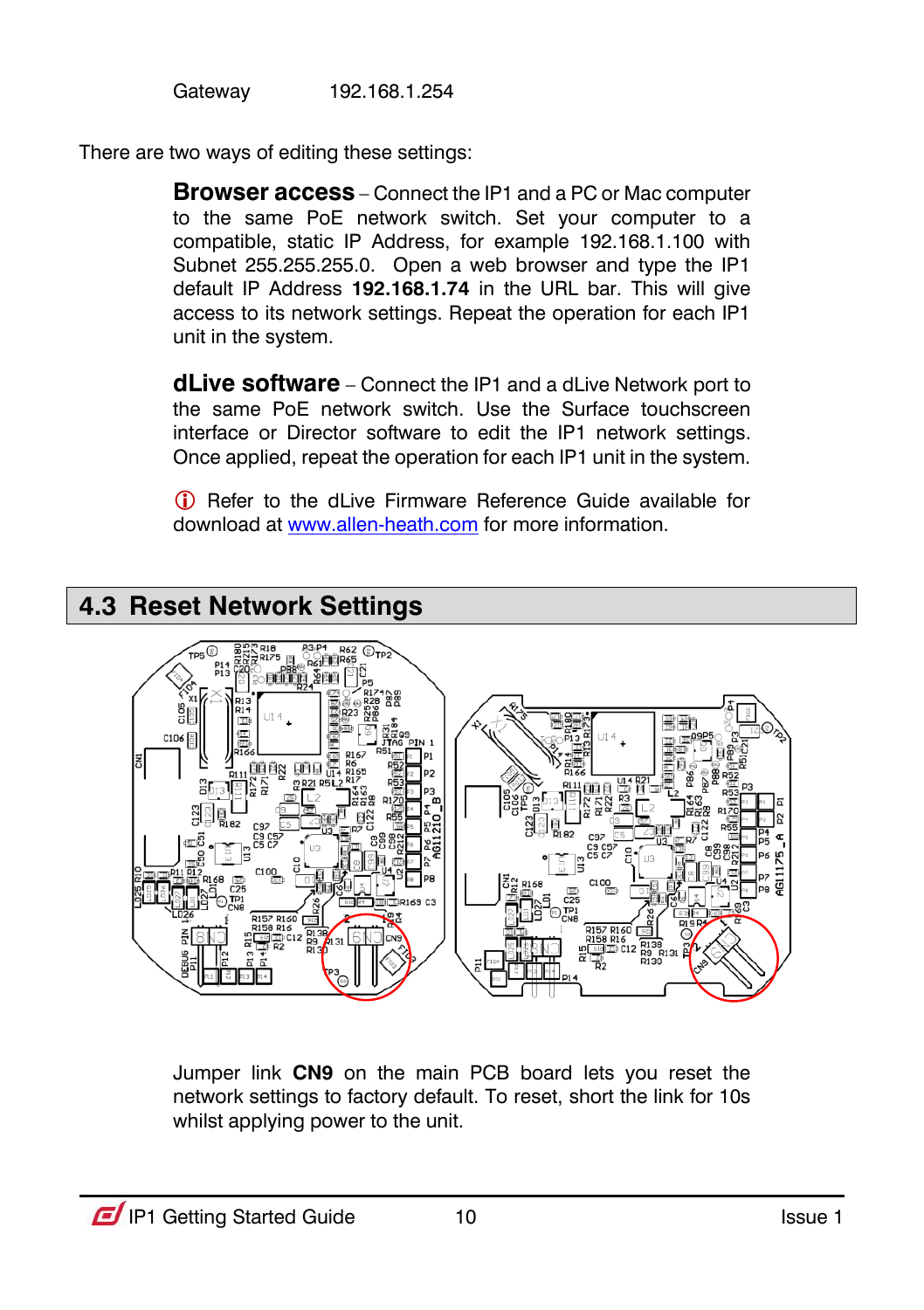### <span id="page-10-0"></span>**4.4 Programming the Remote Controller**

Use the dLive Surface touchscreen interface or Director software to configure the Remote Controller.

The IP1 can be set to link to either the dLive **MixRack** or the dLive **Surface**. This is regardless of the physical Network connection, for example the unit might be physically connected to the MixRack but set to link to the Surface. Linking to the MixRack provides an independent Remote Controller that can be used with or without Surface connection, and is recommended for fixed install applications.

The functions and assignments of the IP1 are stored in the dLive Scenes. They are not stored locally on the Remote Controller.

> Refer to the dLive Firmware Reference Guide available for download at [www.allen-heath.com](http://www.allen-heath.com/) for more information on configuring the Remote Controller.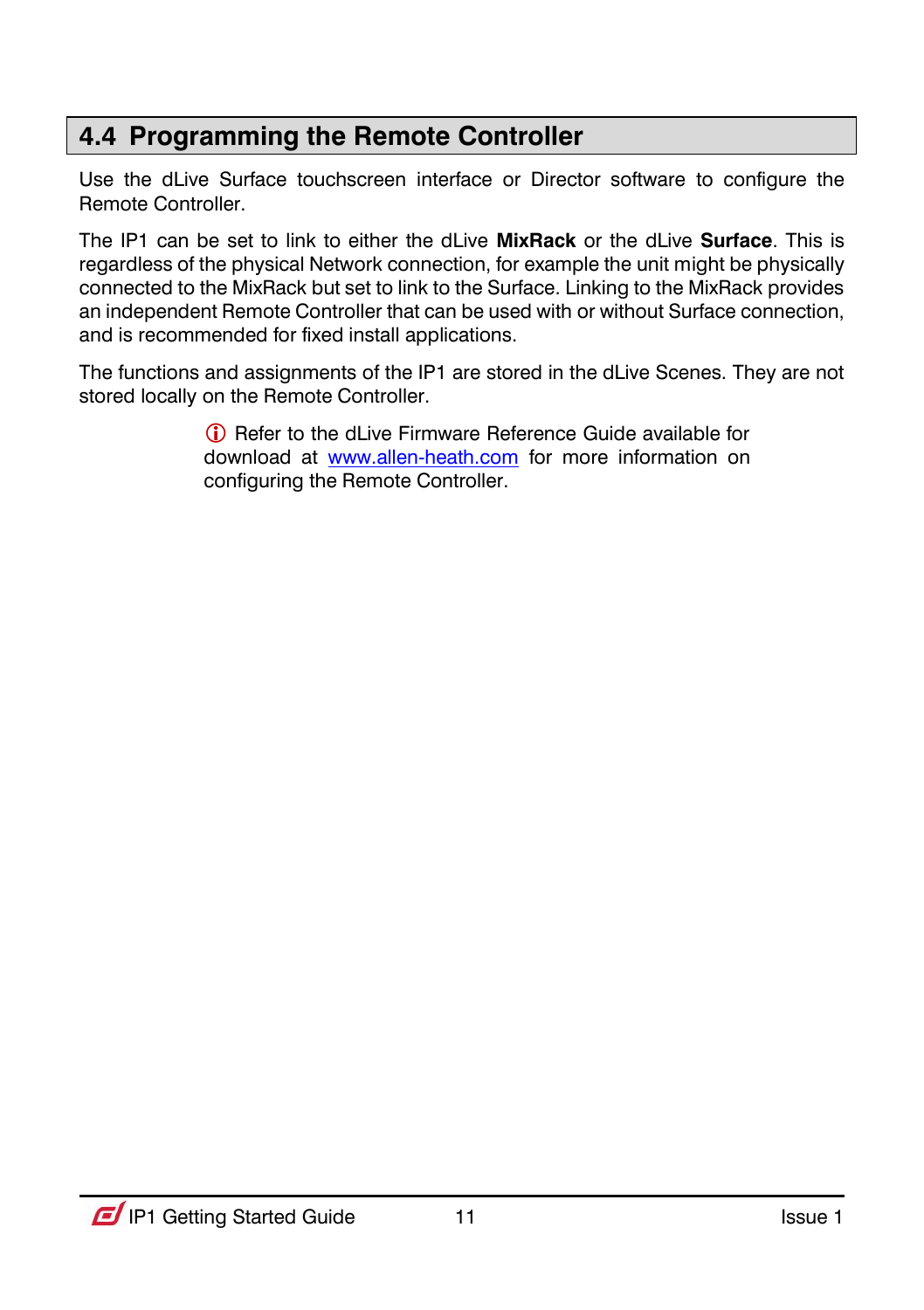# <span id="page-11-0"></span>**5. Dimensions**

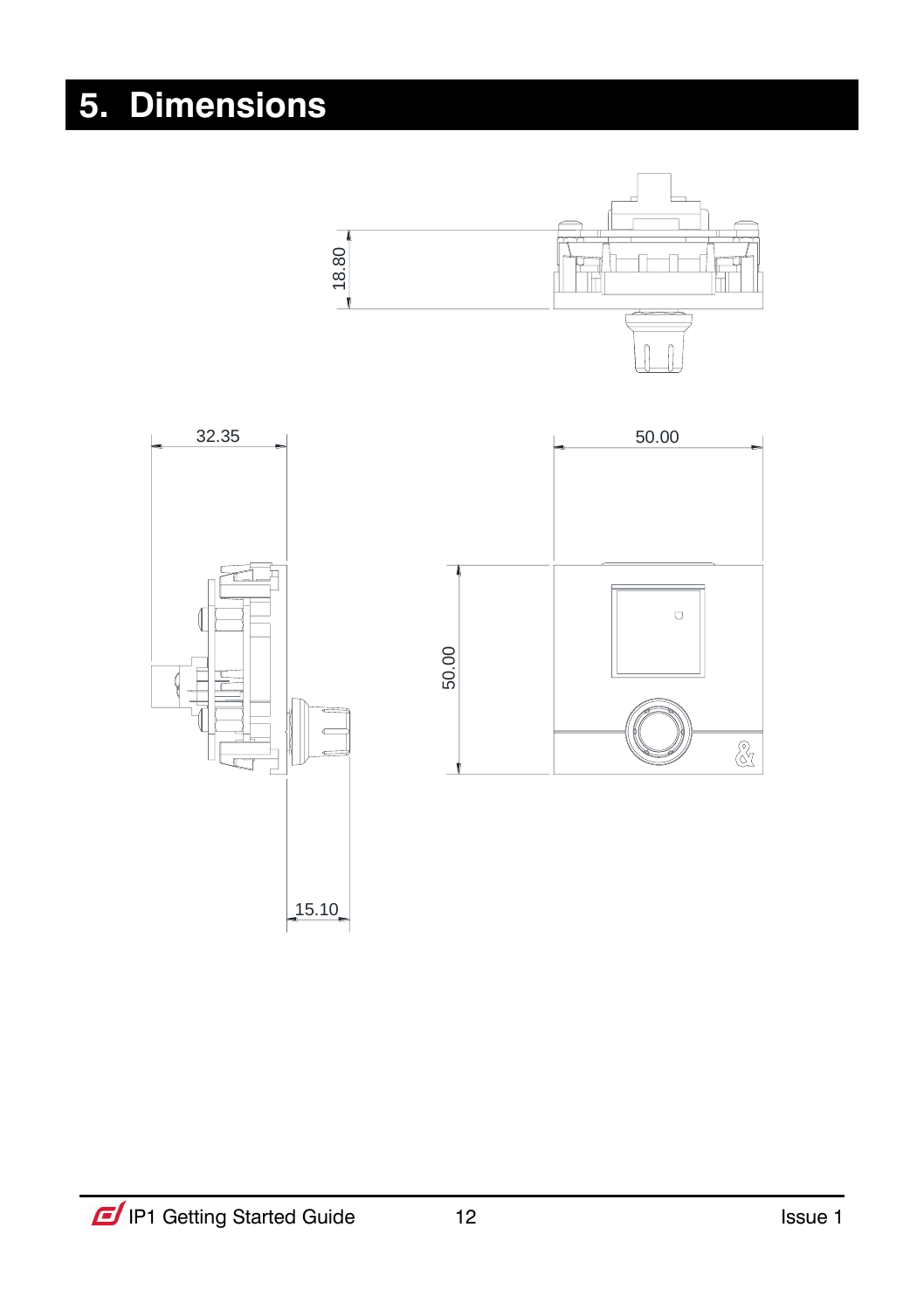